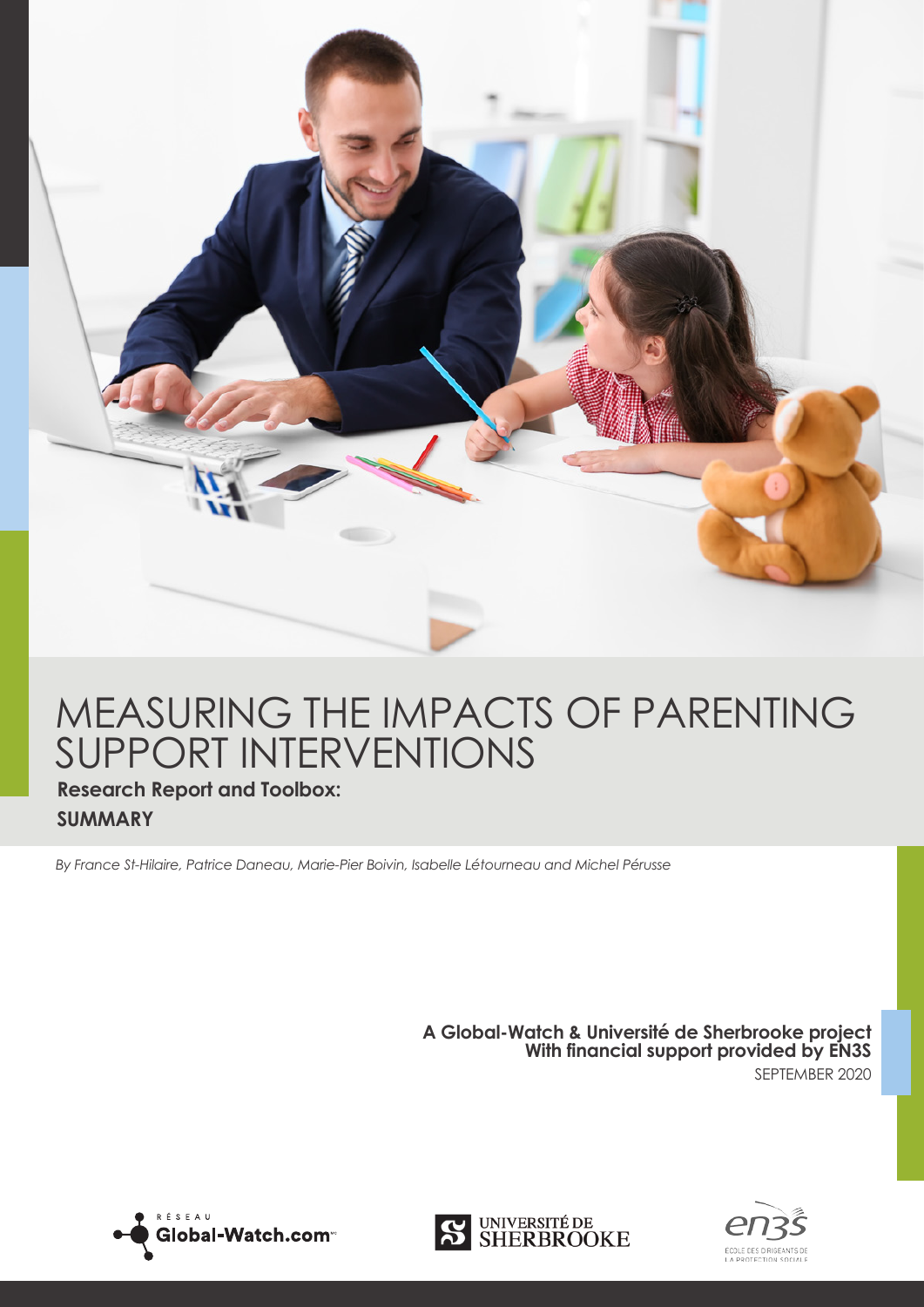## **SUMMARY**

Ensuring universal access to parental social security, or even providing higher, complementary levels of coverage and benefits, requires not only intervention on the part of governments, but also contributions from employers. The latter can be achieved by enhancing the mandatory scheme or making up for a legislative deficiency by establishing complementary social security mechanisms. Providing parental support becomes not only a priority for organizations due to the social changes they are forced to deal with, but also a tool to foster employee well-being and performance by making it easier to balance work and family demands. However, implementing organizational parenting support interventions would mean considerable contributions from businesses, especially as it may prove difficult to measure the effectiveness and impacts of these interventions using reliable performance indicators.

With a view to 1) targeting indicators that make it possible to determine the impact of parenting support interventions at work, and 2) supporting practitioners in the rigorous evaluation of the effectiveness of their parental initiatives and their impacts on the organization, employees and society, a "scoping study" scientific literature review was carried out. This type of literature review enables an examination of the extent, range and nature of research activity in a specific field and provides an overview of the current state of knowledge through a process of data synthesis. Scientific databases were explored to identify the most relevant scientific articles based on inclusion criteria developed by scientific experts. To ensure a rigorous process, we added inclusion criteria gradually over the 5 database exploration phases. After completing the selection process, 70 scientific articles were analyzed.



The results presented as part of this report were obtained through a scientific approach, but the information is conveyed in layman's terms to facilitate assimilation of the results by public decision makers, organizational professionals and managers. This summary of scientific knowledge is a foundational endeavor that allows us to offer our first toolbox of parenting support intervention performance indicators, along with their conditions of use. In addition to presenting the research method and the steps taken, this report contains 4 other sections: mapping of the parenting support interventions implemented, mapping of the success factors essential to the implementation of parenting support interventions, a cultural analysis of the parental role of workers based on 6 international studies and, finally, the toolbox of key performance indicators for measuring parenting support interventions at work.